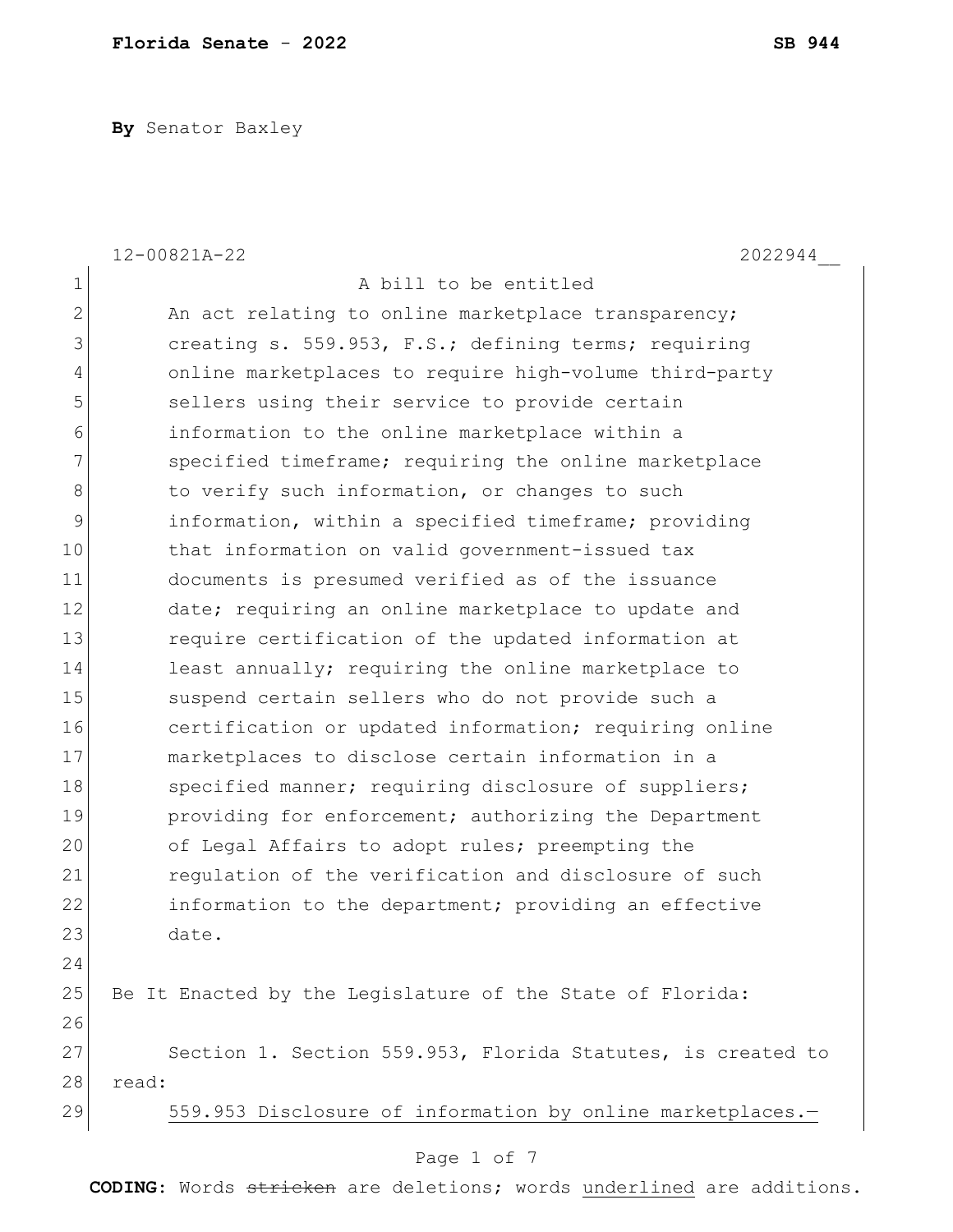|    | 12-00821A-22<br>2022944                                          |
|----|------------------------------------------------------------------|
| 30 | (1) DEFINITIONS. - As used in this section, the term:            |
| 31 | (a) "Consumer product" means a product that is used or           |
| 32 | bought for use primarily for personal, family, or household      |
| 33 | purposes.                                                        |
| 34 | (b) "High-volume third-party seller" means a participant in      |
| 35 | an online marketplace that is a third-party seller and that, in  |
| 36 | any continuous 12-month period during the previous 24 months,    |
| 37 | has entered into 200 or more discrete sales or transactions of   |
| 38 | new or unused consumer products resulting in the accumulation of |
| 39 | an aggregate total of \$5,000 or more in gross revenues. Only    |
| 40 | sales or transactions made through the online marketplace for    |
| 41 | which payment was processed by the online marketplace, either    |
| 42 | directly or through the seller's payment processer, count        |
| 43 | towards the calculation for the number of discrete sales or      |
| 44 | transactions or the gross revenues.                              |
| 45 | (c) "Online marketplace" means any consumer-directed             |
| 46 | electronically based or accessed platform that:                  |
| 47 | 1. Includes features that allow for, facilitate, or enable       |
| 48 | third-party sellers to engage in the sale, purchase, payment,    |
| 49 | storage, shipping, or delivery of a consumer product in the      |
| 50 | United States;                                                   |
| 51 | 2. Is used by one or more third-party sellers for such           |
| 52 | purposes; and                                                    |
| 53 | 3. Has a contractual or similar relationship with consumers      |
| 54 | governing their use of the platform to purchase consumer         |
| 55 | products.                                                        |
| 56 | (d) "Seller" means a person who sells, offers to sell, or        |
| 57 | contracts to sell a consumer product through an online           |
| 58 | marketplace.                                                     |

# Page 2 of 7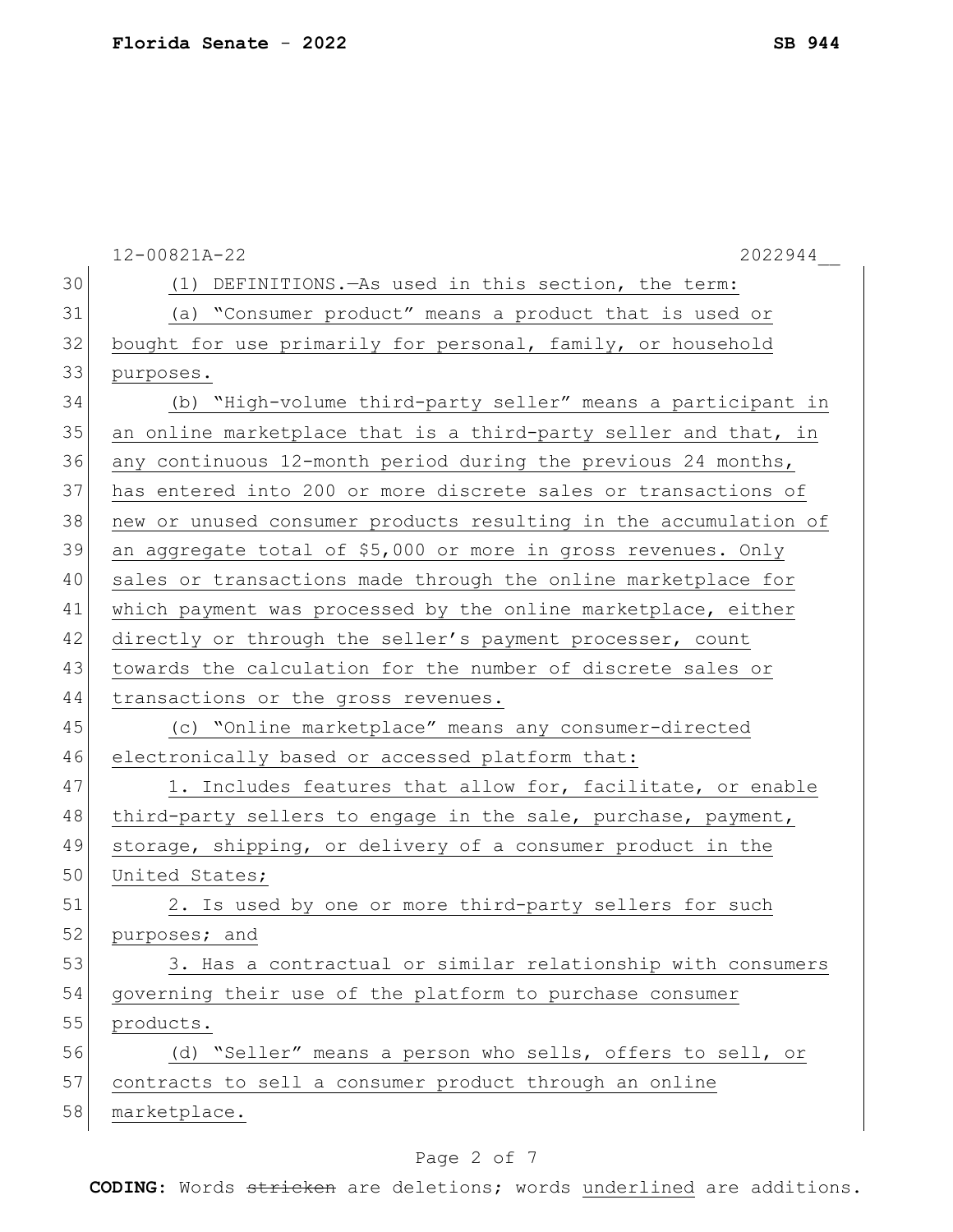|    | 12-00821A-22<br>2022944                                          |
|----|------------------------------------------------------------------|
| 59 | (e) "Third-party seller" means any seller, independent of        |
| 60 | an operator, a facilitator, or an owner of an online             |
| 61 | marketplace, that sells, offers to sell, or contracts to sell a  |
| 62 | consumer product in the United States through an online          |
| 63 | marketplace. The term does not include, with respect to an       |
| 64 | online marketplace:                                              |
| 65 | 1. A seller that operates the online marketplace;                |
| 66 | 2. A business entity that has made available to the general      |
| 67 | public the entity's name, business address, and working contact  |
| 68 | information;                                                     |
| 69 | 3. A business entity with an ongoing contractual                 |
| 70 | relationship with the online marketplace to provide the online   |
| 71 | marketplace with the manufacture, distribution, wholesaling, or  |
| 72 | fulfillment of shipments of consumer products; or                |
| 73 | 4. A business entity that has provided to the online             |
| 74 | marketplace identifying information that has been verified.      |
| 75 | (f) "Verify" means to confirm information and documentation      |
| 76 | provided to an online marketplace by the use of one or more      |
| 77 | methods that enable the online marketplace to reliably determine |
| 78 | that any information and documents provided which correspond to  |
| 79 | the seller or an individual acting on the seller's behalf are    |
| 80 | valid, not misappropriated, and not falsified.                   |
| 81 | (2) VERIFICATION.-                                               |
| 82 | (a) An online marketplace shall require that any high-           |
| 83 | volume third-party seller on the online marketplace provide the  |
| 84 | online marketplace with all of the following information within  |
| 85 | 10 business days after qualifying as a high-volume third-party   |
| 86 | seller:                                                          |
| 87 | 1. Deposit account information from a financial                  |
|    |                                                                  |

# Page 3 of 7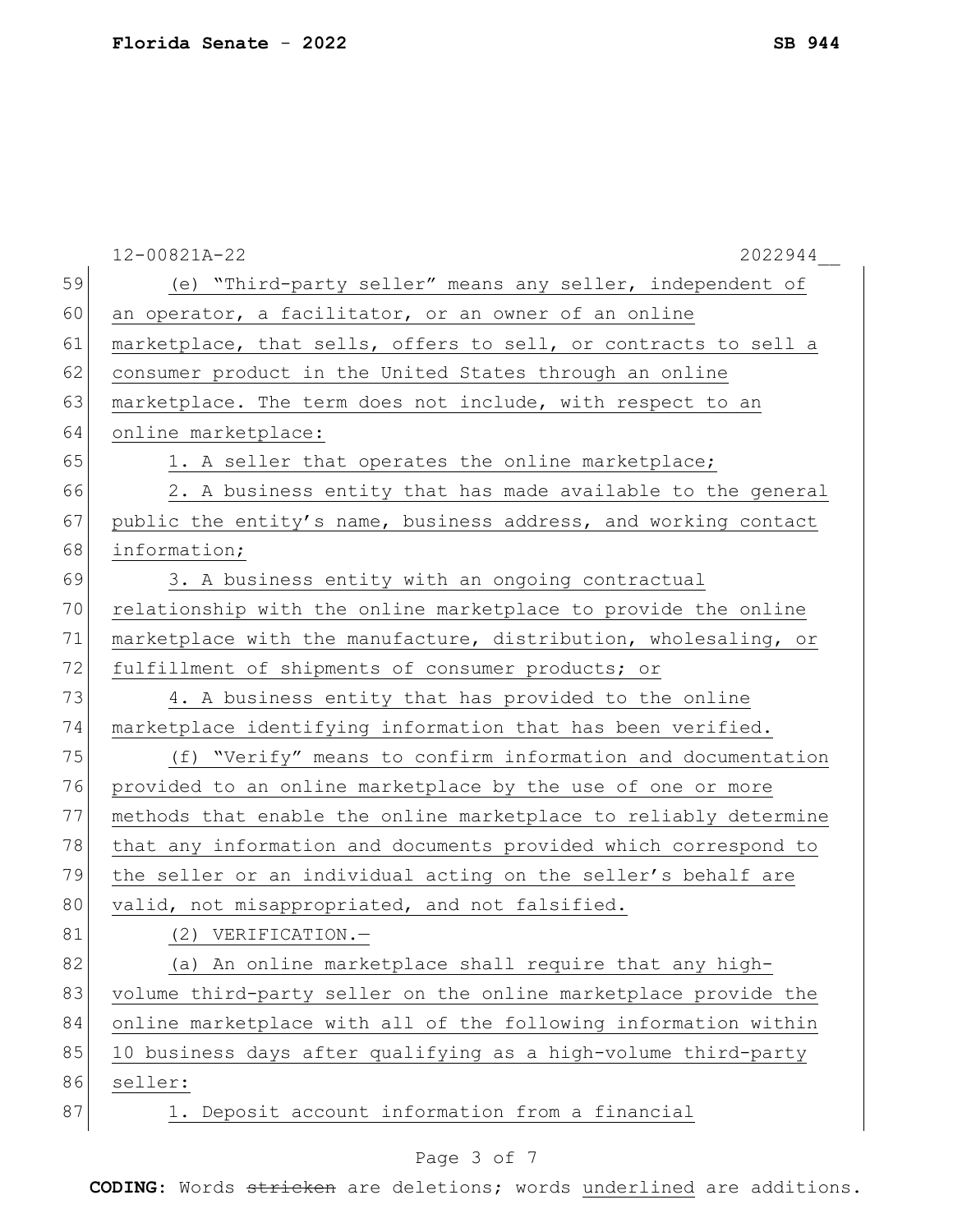|     | 12-00821A-22<br>2022944                                          |
|-----|------------------------------------------------------------------|
| 88  | institution. If the high-volume third-party seller does not have |
| 89  | deposit account information at a financial institution, such     |
| 90  | seller must provide the online marketplace with the name of the  |
| 91  | payee for payments issued by the online marketplace to the high- |
| 92  | volume third-party seller, and the information must be confirmed |
| 93  | by the online marketplace or by another third party contracted   |
| 94  | by the online marketplace.                                       |
| 95  | 2. Contact information, including all of the following:          |
| 96  | a. A valid e-mail address and working phone number.              |
| 97  | b. If the high-volume third-party seller is an individual,       |
| 98  | a copy of a valid government-issued photo identification for the |
| 99  | individual which includes the individual's name and physical     |
| 100 | address.                                                         |
| 101 | c. If the high-volume third-party seller is not an               |
| 102 | individual, either a copy of a government-issued photo           |
| 103 | identification for an individual acting on behalf of such seller |
| 104 | which includes such individual's name and physical address or a  |
| 105 | copy of a government-issued record or tax document that includes |
| 106 | the business name and physical address of the high-volume third- |
| 107 | party seller.                                                    |
| 108 | 3. A business tax identification number or, if the high-         |
| 109 | volume third-party seller does not have a business tax           |
| 110 | identification number, a taxpayer identification number.         |
| 111 | (b) The online marketplace shall verify the information the      |
| 112 | high-volume third-party seller provides under this subsection    |
| 113 | within 10 business days after receiving such information. If the |
| 114 | high-volume third-party seller provides any changes to the       |
| 115 | information, the online marketplace must verify such changes     |
| 116 | within 10 business days after receiving the information. If a    |
|     |                                                                  |

# Page 4 of 7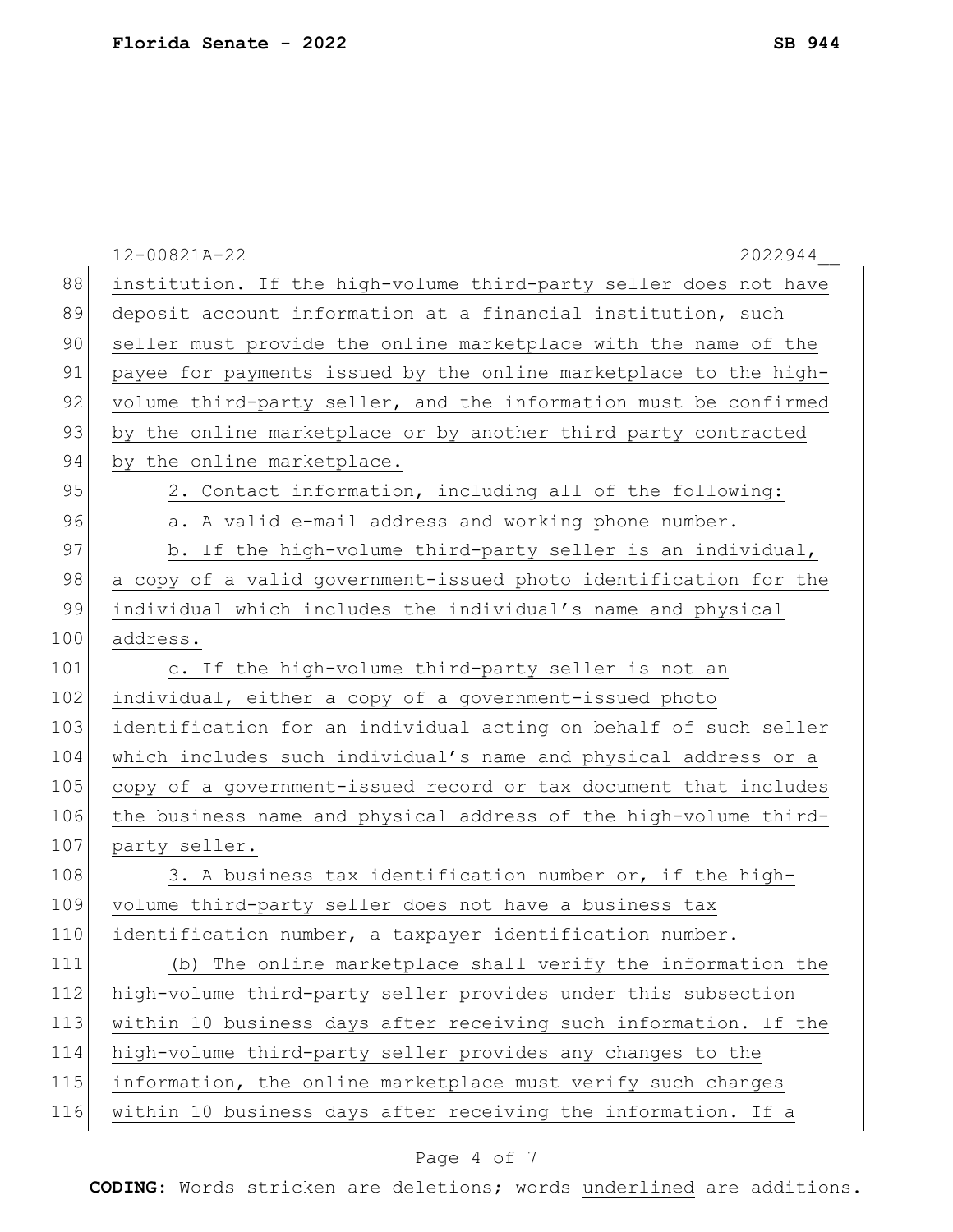|     | 12-00821A-22<br>2022944                                          |
|-----|------------------------------------------------------------------|
| 117 | high-volume third-party seller provides a copy of a valid        |
| 118 | government-issued tax document, the information contained within |
| 119 | such tax document shall be presumed verified as of the date of   |
| 120 | issuance of such document.                                       |
| 121 | (c) The online marketplace shall, on at least an annual          |
| 122 | basis, notify each high-volume third-party seller on the online  |
| 123 | marketplace that such seller must inform the online marketplace  |
| 124 | of any changes to the information previously provided by the     |
| 125 | seller within 10 business days after receiving the notification. |
| 126 | The notification must require the high-volume third-party seller |
| 127 | to either electronically certify that the high-volume third-     |
| 128 | party seller's information is unchanged or provide changes to    |
| 129 | the information as necessary. If the online marketplace becomes  |
| 130 | aware that a high-volume third-party seller has not certified    |
| 131 | that such information is unchanged or provided such changed      |
| 132 | information within 10 business days after receiving such         |
| 133 | notification, the online marketplace must suspend the selling    |
| 134 | privileges of the high-volume third-party seller until such      |
| 135 | seller provides such certification or changed information.       |
| 136 | $(3)$ DISCLOSURE. $-$                                            |
| 137 | (a) An online marketplace shall disclose to consumers in a       |
| 138 | conspicuous manner on the product listing, through a             |
| 139 | conspicuously placed link on the product listing, or in the      |
| 140 | order confirmation message or other document or communication    |
| 141 | made to the consumer after the purchase is finalized and in the  |
| 142 | consumer's account transaction history, all of the following     |
| 143 | information of any high-volume third party seller with an        |
| 144 | aggregate total of \$20,000 or more in annual gross revenues on  |
| 145 | its online platform:                                             |

# Page 5 of 7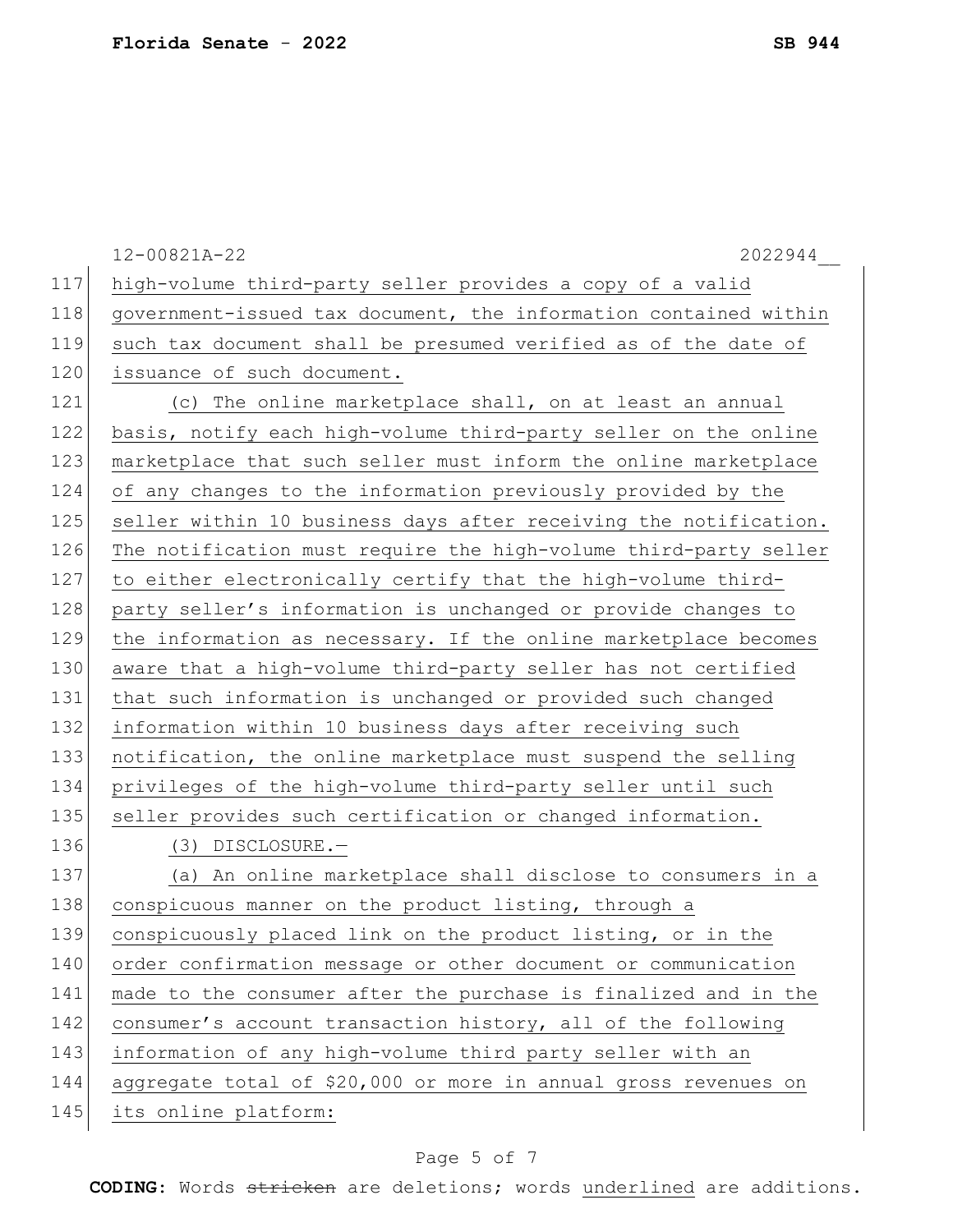|     | 12-00821A-22<br>2022944                                          |
|-----|------------------------------------------------------------------|
| 146 | 1. The full name of the high-volume third-party seller.          |
| 147 | 2. The full physical address of the high-volume third-party      |
| 148 | seller. If the full physical address of the high-volume third-   |
| 149 | party seller is the primary residential address of such high-    |
| 150 | volume third-party seller, only the city, state, and country of  |
| 151 | the high-volume third-party seller is required to be disclosed.  |
| 152 | 3. Contact information for the high-volume third-party           |
| 153 | seller, including a working telephone number and working e-mail  |
| 154 | address to allow for direct, unhindered communication with the   |
| 155 | high-volume third-party seller. If the only telephone number of  |
| 156 | the high-volume third-party seller is the personal telephone     |
| 157 | number of the high-volume third-party seller, then only the      |
| 158 | working e-mail address is required to be disclosed or the online |
| 159 | marketplace must provide other means of electronic messaging to  |
| 160 | contact such seller.                                             |
| 161 | 4. The identification of any seller that supplies the            |
| 162 | consumer product to the consumer upon purchase, if such seller   |
| 163 | is different than the high-volume third-party seller listed on   |
| 164 | the consumer product listing before the purchase.                |
| 165 | (b) If an online marketplace becomes aware that a high-          |
| 166 | volume third-party seller has made a false representation to the |
| 167 | online marketplace in order to restrict access to the full       |
| 168 | physical address, telephone number, or e-mail address required   |
| 169 | in paragraph (a), the online marketplace must, after providing   |
| 170 | the seller with written or electronic notice, require the full   |
| 171 | disclosure of the high-volume third-party seller's full physical |
| 172 | address, telephone number, and e-mail address. If such           |
| 173 | information is not disclosed within 10 business days after       |
| 174 | notification, the online marketplace must suspend the selling    |
|     |                                                                  |

# Page 6 of 7